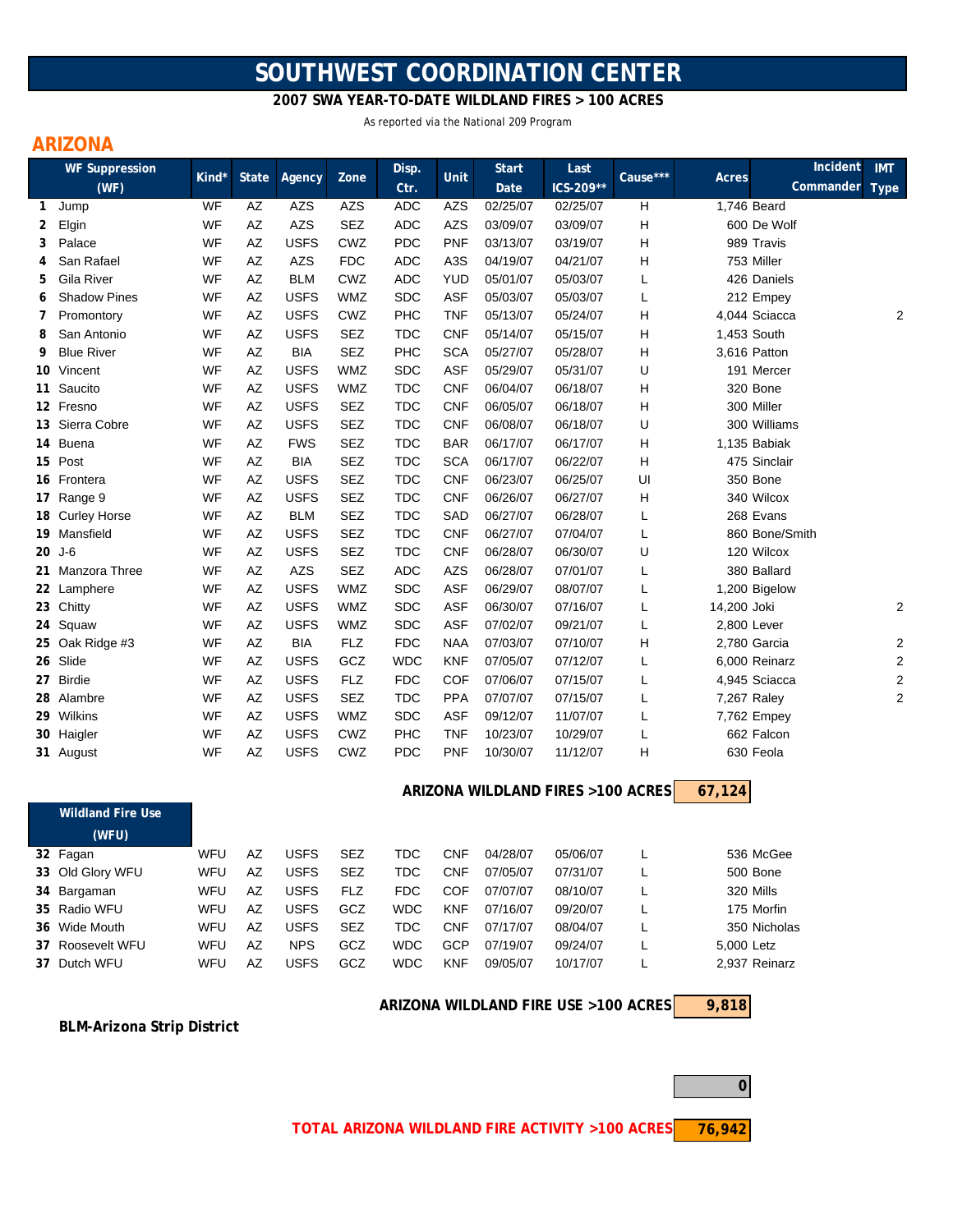## **NEW MEXICO**

| <b>Wildland Fire</b> |                 |           |              |             |            | Disp.      |                  | <b>Start</b> | Last      |          | Incident           | <b>IMT</b>  |
|----------------------|-----------------|-----------|--------------|-------------|------------|------------|------------------|--------------|-----------|----------|--------------------|-------------|
|                      | Suppression     | Kind*     | <b>State</b> | Agency      | Zone       | Ctr.       | Unit             | Date         | ICS-209** | Cause*** | Acres<br>Commander | <b>Type</b> |
| $\mathbf{1}$         | Farley          | <b>WF</b> | <b>NM</b>    | <b>NMS</b>  | <b>TAZ</b> | <b>TDC</b> | N <sub>2</sub> S | 02/16/07     | 02/16/07  | H        | 2,600 Rice         |             |
| 2                    | Belen           | WF        | <b>NM</b>    | <b>NMS</b>  | <b>ABZ</b> | <b>ABC</b> | N <sub>6</sub> S | 02/23/07     | 02/28/07  | Н        | 400 Brown          |             |
| 3                    | Old Chisum      | WF        | <b>NM</b>    | <b>NMS</b>  | LNZ        | <b>ADC</b> | N <sub>5</sub> S | 02/23/07     | 02/23/07  | Η        | 1,500 Midway VFD   |             |
| 4                    | Terral          | WF        | <b>NM</b>    | <b>NMS</b>  | LNZ        | <b>ADC</b> | N <sub>5</sub> S | 02/23/07     | 02/23/07  | н        | 660 Casey VFD      |             |
| 5                    | Miami Lane      | WF        | <b>NM</b>    | <b>NMS</b>  | <b>TAZ</b> | <b>TDC</b> | N <sub>2</sub> S | 02/26/07     | 02/26/07  | Н        | 340 Duran          |             |
| 6                    | Bernal          | WF        | <b>NM</b>    | <b>NMS</b>  | SNZ        | <b>SFC</b> | N <sub>4</sub> S | 02/27/07     | 02/27/07  | Н        | 300 Pino           |             |
| 7                    | <b>NM 144</b>   | WF        | <b>NM</b>    | <b>NMS</b>  | <b>LNZ</b> | <b>ADC</b> | N <sub>5</sub> S | 03/03/07     | 03/03/07  | н        | 350 Ashley         |             |
| 8                    | Borden          | WF        | <b>NM</b>    | <b>NMS</b>  | SNZ        | <b>SFC</b> | N <sub>4</sub> S | 03/10/07     | 03/10/07  | L        | 450 Grady VFD      |             |
| 9                    | Frog            | WF        | <b>NM</b>    | <b>NMS</b>  | <b>LNZ</b> | <b>ADC</b> | N <sub>5</sub> S | 03/10/07     | 03/10/07  | L        | 350 Mohon          |             |
|                      | 10 Silverweed   | WF        | <b>NM</b>    | <b>NMS</b>  | LNZ        | <b>ADC</b> | N <sub>5</sub> S | 03/15/07     | 03/15/07  | Η        | 2,500 Salas        |             |
|                      | 11 Highway      | WF        | <b>NM</b>    | <b>NMS</b>  | SNZ        | <b>SFC</b> | N <sub>4</sub> S | 04/21/07     | 04/21/07  | Η        | 3,000 Jacobs       |             |
|                      | 12 Clements     | WF        | <b>NM</b>    | <b>NMS</b>  | <b>ABZ</b> | <b>ABC</b> | N <sub>6</sub> S | 04/25/07     | 04/25/07  | Н        | 675 Trumball       |             |
|                      | 13 Lava Cone    | WF        | <b>NM</b>    | <b>NMS</b>  | GLZ        | <b>SDC</b> | N <sub>3</sub> S | 05/10/07     | 05/15/07  | L        | 1,000 Boykin       |             |
|                      | 14 Shelley      | WF        | <b>NM</b>    | <b>USFS</b> | GLZ        | <b>SDC</b> | <b>GNF</b>       | 05/26/07     | 05/30/07  | L        | 116 Rodriquez      |             |
|                      | 15 Maddox       | WF        | <b>NM</b>    | <b>NMS</b>  | LNZ        | <b>ADC</b> | N <sub>5</sub> S | 06/19/07     | 06/21/07  | L        | 2,600 Irvin        |             |
|                      | 16 Double D     | WF        | <b>NM</b>    | <b>BLM</b>  | <b>TAZ</b> | <b>TDC</b> | <b>TAD</b>       | 06/25/07     | 07/11/07  | L        | 458 Sahd           |             |
|                      | 17 Hurtado      | WF        | <b>NM</b>    | <b>USFS</b> | SNZ        | <b>SFC</b> | <b>SNF</b>       | 06/25/07     | 07/20/07  | L        | 801 Roybal         |             |
|                      | 18 Shannon      | WF        | <b>NM</b>    | <b>NMS</b>  | GLZ        | <b>SDC</b> | N <sub>3</sub> S | 06/29/07     | 06/30/07  | L        | 853 McKibben       |             |
|                      | 19 Turkey       | WF        | <b>NM</b>    | <b>NMS</b>  | GLZ        | <b>SDC</b> | N <sub>3</sub> S | 06/30/07     | 07/01/07  | Η        | 216 Atwood         |             |
|                      | 20 Rattlesnake  | WF        | <b>NM</b>    | <b>NMS</b>  | <b>TAZ</b> | <b>SDC</b> | N <sub>1</sub> S | 07/02/07     | 07/09/07  | Н        | 203 Murillo        |             |
|                      | 21 Northside    | WF        | <b>NM</b>    | <b>NMS</b>  | GLZ        | <b>SDC</b> | N <sub>3</sub> S | 07/08/07     | 07/09/07  | Н        | 571 Lozano         |             |
|                      | 22 Eight Ball   | WF        | <b>NM</b>    | <b>NMS</b>  | GLZ        | <b>SDC</b> | N <sub>3</sub> S | 07/10/07     | 07/12/07  | Н        | 988 Nelson         |             |
|                      | 23 Anderson     | WF        | <b>NM</b>    | <b>NMS</b>  | LNZ        | <b>ADC</b> | N <sub>5</sub> S | 07/11/07     | 07/12/07  | Н        | 640 Silveria       |             |
|                      | 24 Perez        | WF        | <b>NM</b>    | <b>NMS</b>  | LNZ        | <b>ADC</b> | N <sub>5</sub> S | 07/15/07     | 07/15/07  | L        | 640 Milliron       |             |
|                      | 25 Double Eagle | WF        | <b>NM</b>    | <b>NMS</b>  | ABZ        | <b>ABC</b> | N6S              | 08/23/07     | 08/23/07  | L        | 2,213 Fox          |             |
|                      | 26 Durham       | WF        | <b>NM</b>    | <b>NMS</b>  | ABZ        | <b>ABC</b> | N6S              | 09/05/07     | 09/07/07  | Η        | 340 Gallegos       |             |
|                      | 27 Pearl Valley | WF        | <b>NM</b>    | <b>NMS</b>  | PEZ        | <b>ADC</b> | N <sub>5</sub> S | 09/06/07     | 09/06/07  | L        | 400 Soloman        |             |
|                      | 28 Wells        | WF        | <b>NM</b>    | <b>BLM</b>  | PEZ        | <b>ADC</b> | CAD              | 09/07/07     | 09/07/07  | L        | 1,173 Arias        |             |
|                      | 29 Lobo Tower   | WF        | <b>NM</b>    | <b>NMS</b>  | ABZ        | <b>ABC</b> | N <sub>6</sub> S | 09/08/07     | 09/08/07  | L        | 2,000 Owens        |             |
|                      | 30 Patterson    | WF        | <b>NM</b>    | <b>USFS</b> | GLZ        | <b>SDC</b> | <b>GNF</b>       | 09/11/07     | 11/08/07  | L        | 1,001 Richards     |             |
|                      | 31 Agua         | WF        | <b>NM</b>    | <b>USFS</b> | ABZ        | <b>ABC</b> | <b>CIF</b>       | 10/05/07     | 10/16/07  | L        | 125 Bundshuh       |             |
|                      | 32 NM 467       | WF        | <b>NM</b>    | <b>NMS</b>  | PEZ        | <b>ADC</b> | N <sub>5</sub> S | 10/17/07     | 10/17/07  | U        | 15,000 Bridges     |             |
|                      | 33 Six          | WF        | <b>NM</b>    | <b>NMS</b>  | PEZ        | <b>ADC</b> | N <sub>5</sub> S | 11/18/07     | 11/18/07  | н        | 18,000 Williams    |             |
|                      | 34 Ojo Peak     | WF        | <b>NM</b>    | <b>USFS</b> | ABZ        | <b>ABC</b> | <b>CIF</b>       | 11/19/07     | 12/17/08  | U        | 6,969 Otrogge      |             |
|                      |                 |           |              |             |            |            |                  |              |           |          |                    |             |

#### **69,432 NEW MEXICO WILDLAND FIRES >100 ACRES**

| <b>Wildland Fire Use</b> |     |           |             |     |            |                  |          |          |                |
|--------------------------|-----|-----------|-------------|-----|------------|------------------|----------|----------|----------------|
| (WFU)                    |     |           |             |     |            |                  |          |          |                |
| 35 Aspen WFU             | WFU | NM.       | <b>USFS</b> | GLZ | <b>SDC</b> | <b>GNF</b>       | 06/22/07 | 07/13/07 | 529 Flint      |
| 36 Canyon WFU            | WFU | NM        | <b>USFS</b> | GLZ | <b>SDC</b> | <b>GNF</b>       | 06/04/07 | 07/18/07 | 1,092 Kiesling |
| 37 Granite WFU           | WFU | NM        | <b>USFS</b> | GLZ | <b>SDC</b> | <b>GNF</b>       | 06/17/07 | 07/13/07 | 1.840 Fahl     |
| 37 HL WFU                | WFU | NM        | <b>USFS</b> | GLZ | <b>SDC</b> | <b>GNF</b>       | 06/21/07 | 07/15/07 | 10,130 Aragon  |
| 39 Lake WFU              | WFU | NM        | <b>USFS</b> | GLZ | <b>SDC</b> | <b>GNF</b>       | 06/18/07 | 07/13/07 | 314 Fahl       |
| 40 Loco WFU              | WFU | NM        | <b>USFS</b> | GLZ | <b>SDC</b> | <b>GNF</b>       | 06/04/07 | 07/13/07 | 1,604 Kiesling |
| 41 Patterson WFU         | WFU | <b>NM</b> | <b>NMS</b>  | GLZ | <b>SDC</b> | N <sub>3</sub> S | 06/21/07 | 07/18/07 | 150 Whiteaker  |
| 42 Railroad WFU          | WFU | <b>NM</b> | <b>USFS</b> | GLZ | <b>SDC</b> | <b>GNF</b>       | 06/30/07 | 07/13/07 | 556 Gallardo   |
| 43 Ten WFU               | WFU | NM        | <b>USFS</b> | GLZ | <b>SDC</b> | <b>GNF</b>       | 06/21/07 | 07/13/07 | 1,031 Kiesling |
| 44 Wahoo WFU             | WFU | NM        | <b>USFS</b> | GLZ | <b>SDC</b> | <b>GNF</b>       | 06/28/07 | 07/02/07 | 407 Fahl       |
| 45 Woodland WFU          | WFU | <b>NM</b> | <b>USFS</b> | GLZ | <b>SDC</b> | <b>GNF</b>       | 06/22/07 | 07/18/07 | 8.000 Elliot   |

**25,653 NEW MEXICO WILDLAND FIRE USE >100 ACRES**

 **TOTAL NEW MEXICO WILDLAND FIRE ACTIVITY >100 ACRES**

**95,085**